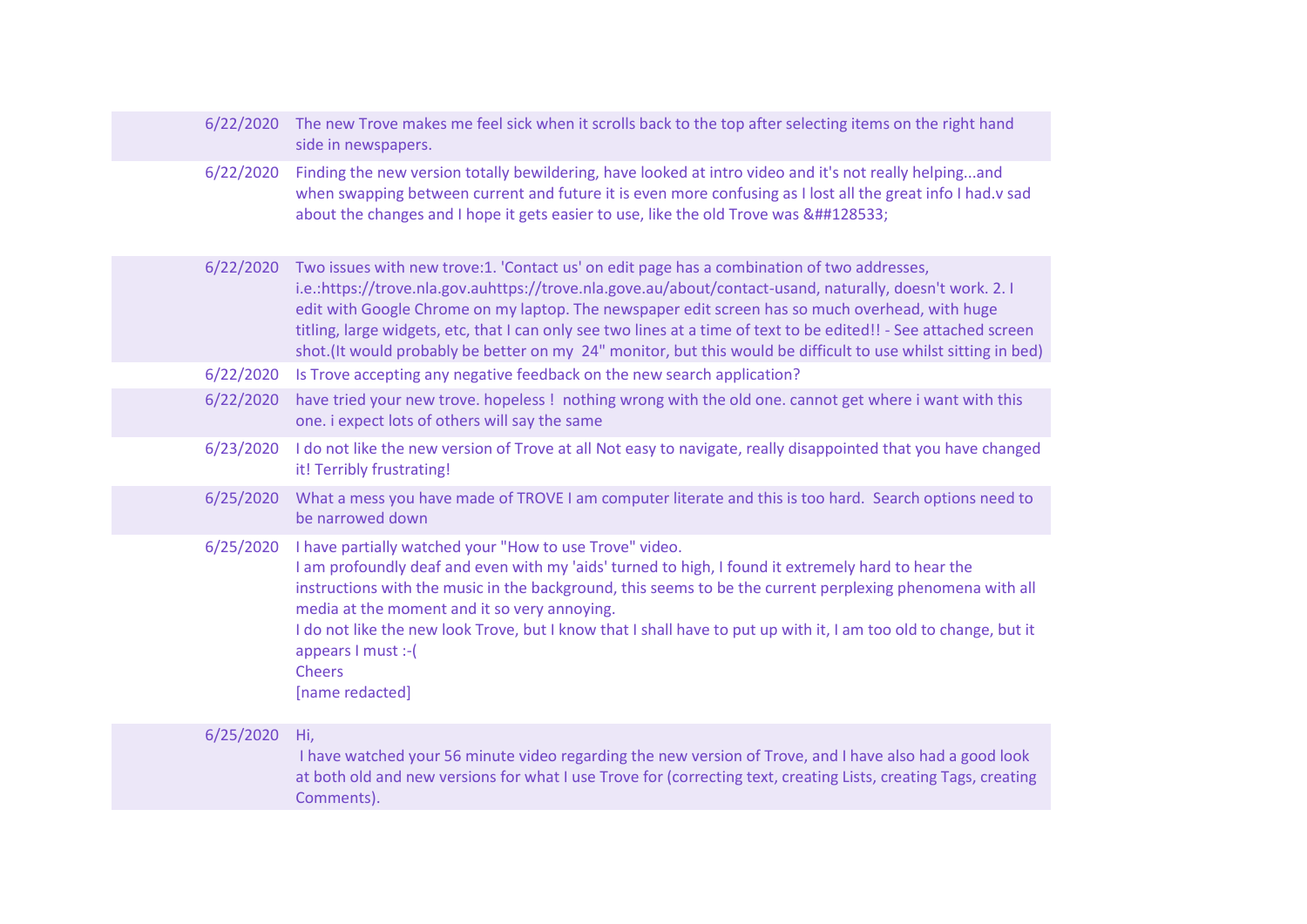I have to say that I wish you were not changing Trove. I have found a number of issues which I consider to be a backwards step.

Your video says that you are keeping all of the left hand side buttons and all of the functionality. This is not true.

The old version has 13 buttons, and the new version has 9 buttons. The buttons that are not in the new version are: 'Tags, Lists & Comments', 'Share', 'Display settings' and 'Toggle layout'.

They are all useful buttons. The button most useful to me is 'Display settings'. Using it, the font and size of the text can be changed. This button needs to be brought back, as unfortunately in the new version, the default text size is smaller than in the old version. I am an older person and I have sight issues. I do not understand why you have made the text smaller and also taken away the capability to change the size.

In the new version, when moving the cursor over the left button area, a scroll bar appears. This didn't happen on the video. I have checked this with two different browsers and two PCs and all have this problem. The scroll bar is useless, and it unfortunately blocks part of the buttons. It also means that the label for each button doesn't appear when you have the cursor over it. New users will not know what the buttons are for as they can't see a text label.

The + and – buttons used to add and delete rows respectively, were better positioned in the old version. There you have to position the cursor below the right end of the row. In the new version, these buttons are now at the right hand end of the row. I foresee that people will accidently hit these and rows will accidently be deleted. As a text corrector, it is clear to me that most Trove users don't know how to correctly edit text. It has been possible to see this, and I have fixed a number of bad corrections (eg: people typing too much on one row). I will no longer be able to see this, as you are no longer showing all corrections over time for each article.

In the old version, full Tag names are shown in the left hand side Tag window. In the new version, if the Tag name is long, the full name is not shown.

In the old version, if you put your cursor over a List name in the left hand side List window, it would show the owner's username. In the new version, the owner's username doesn't show.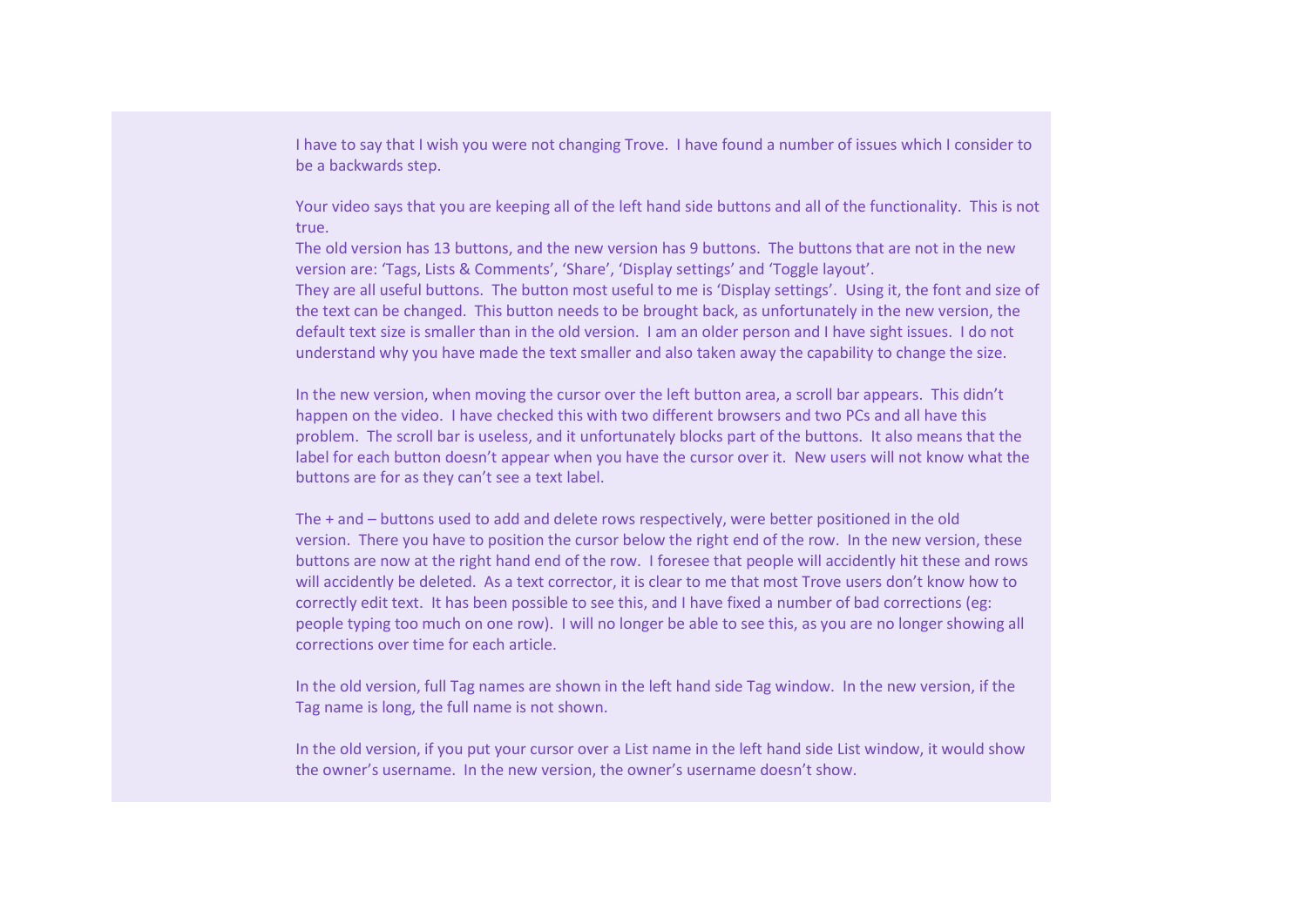|           | I have quite a few Lists. In the old version in List view I could easily scroll around all my Lists. In the new<br>version, the List view has been paginated. I will now have to scroll and click through pages to get to the<br>desired List. This is cumbersome. It doesn't help that each List now takes up more space on the screen, so<br>less Lists can now been seen on a screen. |
|-----------|------------------------------------------------------------------------------------------------------------------------------------------------------------------------------------------------------------------------------------------------------------------------------------------------------------------------------------------------------------------------------------------|
|           | In the old version, within a List, you used to be shown the date and username for the last text correction<br>for an article. Could you at least bring back the last date corrected. This is important to me, so I know if I<br>have amended an article in my List.                                                                                                                      |
|           | I wish that you had kept the Text corrections view as in the old version. I also wish that you had kept the<br>full text corrections for each article, with date and username.                                                                                                                                                                                                           |
|           | I'm really not happy with the changes. For me Trove will now be more cumbersome to use. If I cannot<br>enlarge text to be corrected, then I may not be able to continue correcting text.                                                                                                                                                                                                 |
|           | <b>Kind regards</b><br>[name redacted]                                                                                                                                                                                                                                                                                                                                                   |
| 6/26/2020 | Give us a choice between the old Trove interface and the new Trove interface. Or just do what ever you<br>like. If you really want to improve Trove, give us more Newspapers, changing the interface is meaningless<br>to people who are after information, but you people probably don't understand that concept so I'm<br>wasting my time here.                                        |
| 6/26/2020 | The new system is terrible<br>[name and contact details redacted]                                                                                                                                                                                                                                                                                                                        |
| 6/26/2020 | I do not like the new Trove, it makes me sick looking at it, because it is flashing. It is slow and doesn't show<br>me what I want quickly. Go back to the old system please. If it ain't broke don't fix it. [name redacted]                                                                                                                                                            |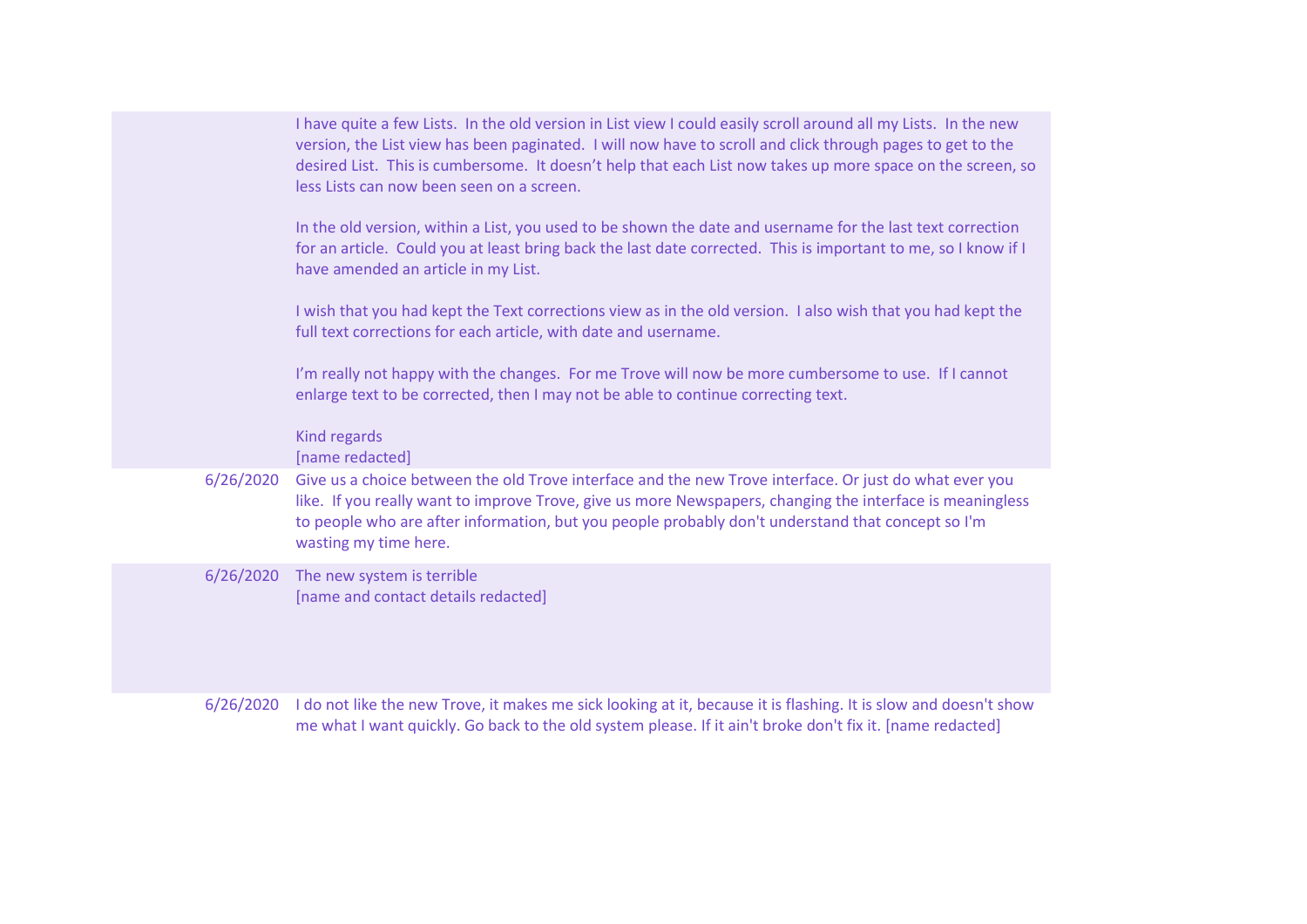| 6/26/2020 WHY ON EARTH WOULD YOU WANT TO CHANGE FROM THE OLD TROVE TO THIS ONE. THE OLD ONE WAS            |
|------------------------------------------------------------------------------------------------------------|
| SO EASY TO USE, THIS ONE YOU WOULD NEED A UNIVERSITY DEGREE TO BE ABLE TO FOLLOW IT ALL. I used            |
| to use Trove a lot to find newspaper articles, now even if I put a name in inverted commas eg "[name       |
| redacted]" I get every thing but the actual name. Why was this changed. The old saying, "if it an't broke, |
| why change it" All I really wanted to do was go into Trove old newspapers, and to try to navigate          |
| everything now is incredible. Bet you get lots of complaints                                               |

|           | 6/26/2020 HI Trove, Thanx a lot for updating your system on 26/06/2020 - now I can't find a dam thing to edit. This<br>new system is ???                                 |
|-----------|--------------------------------------------------------------------------------------------------------------------------------------------------------------------------|
| 6/26/2020 | Congratulations, for some bazaar reason you have taken a perfectly workable trove site-mainly the<br>Woman's Weekly section, and pretty much destroyed it. Unbelievable! |
| 6/26/2020 | Who was the hopeless twit who came up with this impossible to navigate alteration?                                                                                       |

6/26/2020 Feedback? On first, second and third glances, your new format looks like it was designed by someone in the public relations department trying to make Trove look pretty, rather than someone interested in research.

6/26/2020 Dear Trove This version of Trove Newspapers is horrible and non-functional!!!! WAY too BIG - doesn't work properly, even on Google Chrome and Edge!! How do I make it the same size as before?? I use this in my job in Archives and need it to work PROPERLY. (Also, how do I permanently turn off the Indigenous warning?) Why did Trove have to fix something that wasn't in any way broken??? The other version worked beautifully!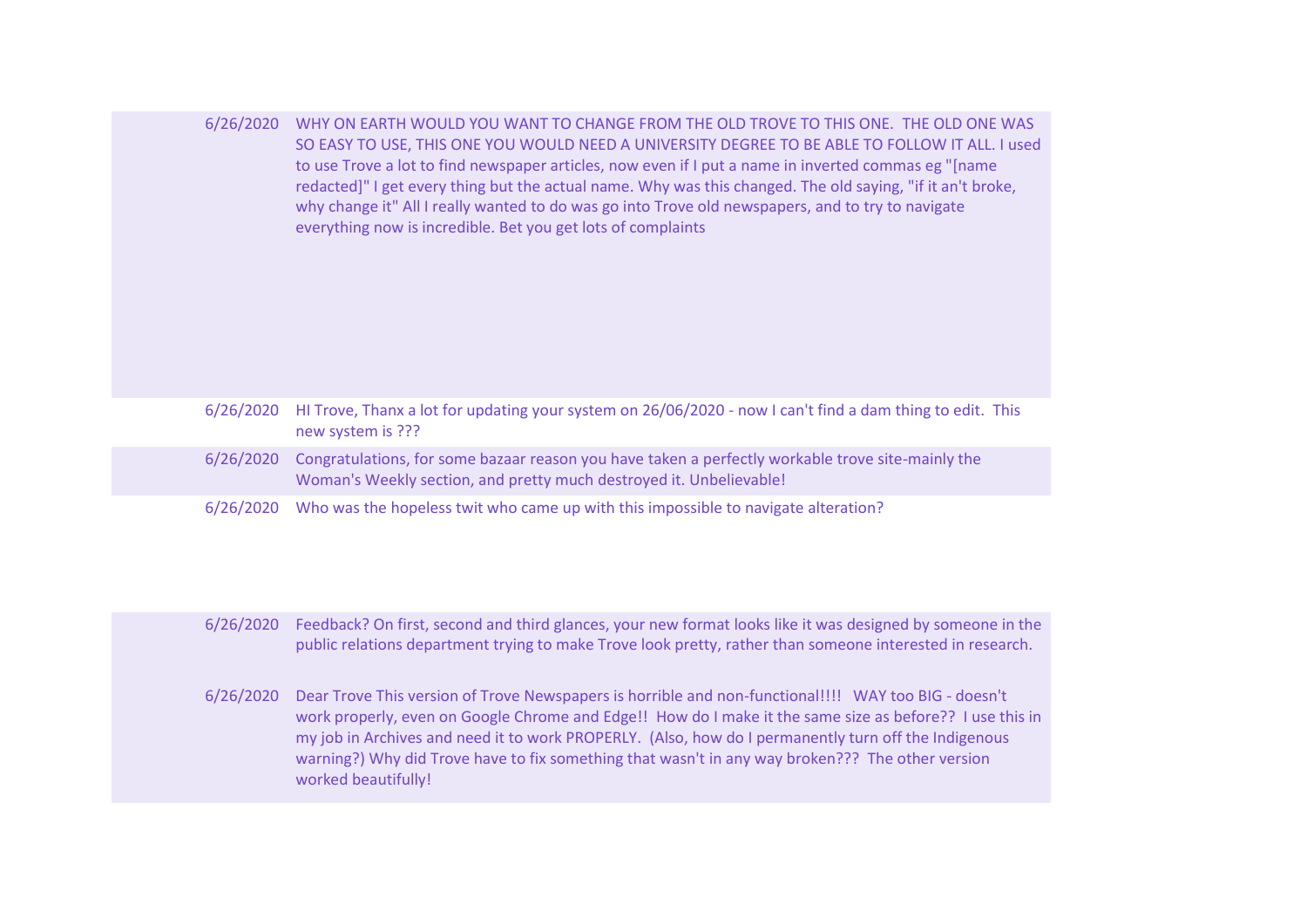| 6/26/2020 | I have been using and loving Trove for decades. The new site is absolute garbage. Is it not possible to have<br>the old one as an alternative?                                                                                                                                                                                                                                                                                                                                                                                                                                                                                                                                                                                         |
|-----------|----------------------------------------------------------------------------------------------------------------------------------------------------------------------------------------------------------------------------------------------------------------------------------------------------------------------------------------------------------------------------------------------------------------------------------------------------------------------------------------------------------------------------------------------------------------------------------------------------------------------------------------------------------------------------------------------------------------------------------------|
| 6/26/2020 | What have you with your new website? It is truly awful. Garish, poor advanced search abilities, dreadful<br>result layout. Very, very disappointing.                                                                                                                                                                                                                                                                                                                                                                                                                                                                                                                                                                                   |
| 6/26/2020 | Sorry but your new format is very unfriendly. Why do you have to change something that is not broken?<br>This new format is so unfriendly I cannot believe who thought this was an improvement                                                                                                                                                                                                                                                                                                                                                                                                                                                                                                                                         |
| 6/26/2020 | I am a very frequent user of Trove to search newspapers. Someone has "improved" the website. Suddenly<br>Trove has been changed and I am yet to work out how to search for a particular newspaper within a time<br>frame for the term I want - which used to be very simple. Even my remembered login details have been<br>lost. I will probably work all this out, but only after a lot of wasted time and frustration. My wife has also<br>expressed the same frustration. Please pass this on to the bright spark(s) who "improved" the website.<br>That said, plaudits for what Trove has previously done. I am about to publish a book on a slice of SA's<br>pioneering history which would not have been possible without Trove. |
| 6/26/2020 | Hi Trovians, Can you offer an explanation for the thinking that went into the updated Trove site as I think<br>the user experience has been degraded. From a researcher perspective, Trove has taken a step backwards<br>with less searches able to be scanned per page and less abstract information visible (1-2 lines) and a pretty<br>useless thumbnail image what is a thumbnail of a newspaper page meant to deliver? Also the text shown in<br>rka hafi mama afaka massaa suuramista daskka amaaad maktiga aasti altfftaskaa mitakkisitasallisaamin akana ta                                                                                                                                                                    |

the left pane of the newspaper text is double spaced making again difficult to quickly visually scan - there is a lot of wasted space there. At the cost of making the search-landing page look "pretty" it has lost some of its visual functionality and therefore its interface is less powerful. It appears that Trove has taken a generic cookie-cutter approach to webpage design (I could be looking any any local library or State library catalogue page really - not the best to use on any day) . I really hope that you are able to aggregate the feedback from your users and effect some changes to bring back ease of navigation and the ability to scan information better. Regards

6/26/2020 Can we please go back to the old version of Trove? The new one is a clunky, unfriendly, annoying mistake.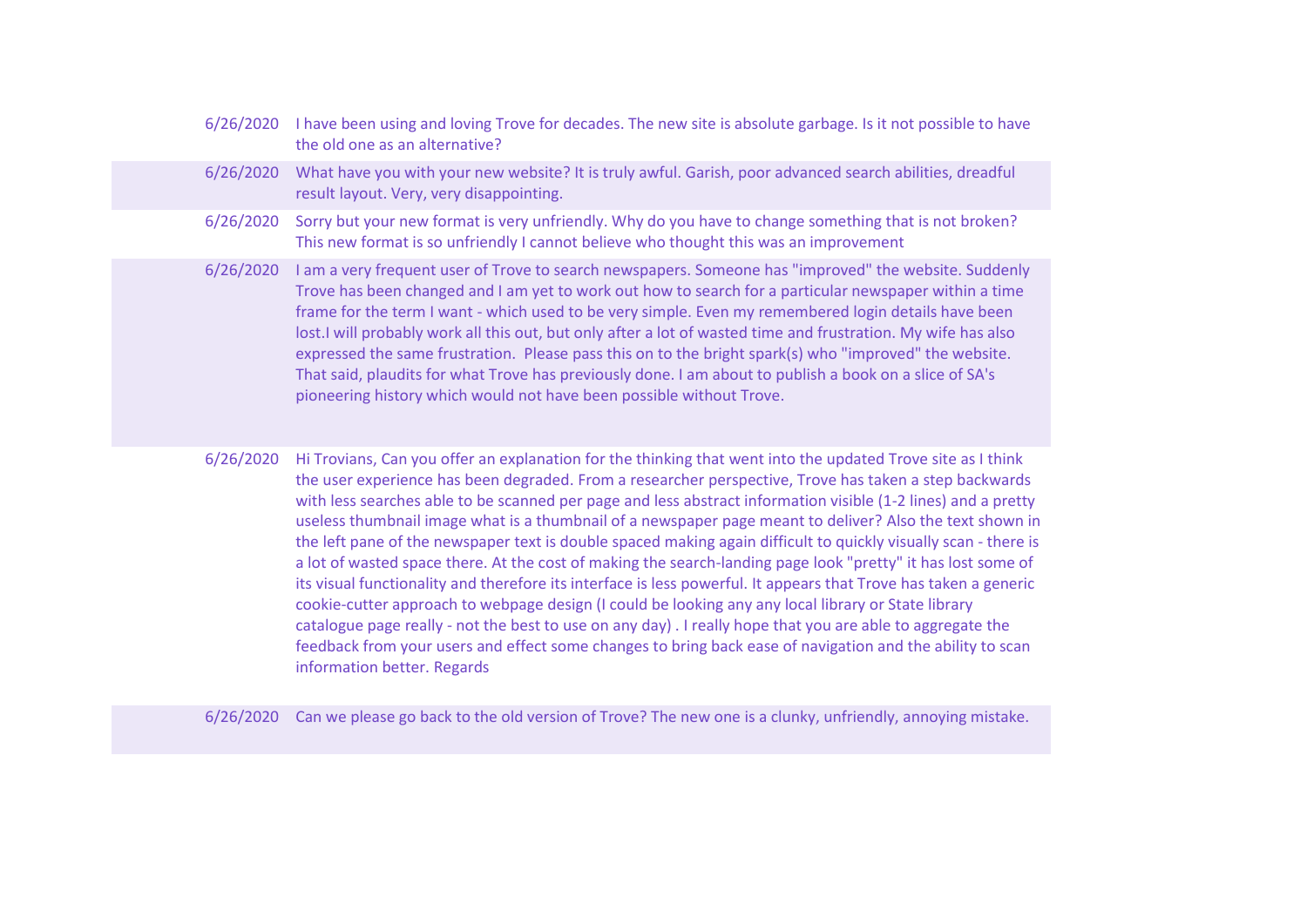|           | 6/26/2020 Good Evening, Have just sat down to use trove as I have been doing for many years as I do research and<br>now find it impossible to use, why would you change something that was very practical. My friends are also<br>up in arms as they cannot use it either many of them in there 20's & 30's, so it's not just me. What is your<br>solution. Regards [name redacted]                                                                                                                                                                                                                                                                                                                                                                                                                                                                                                                                                                                                        |
|-----------|--------------------------------------------------------------------------------------------------------------------------------------------------------------------------------------------------------------------------------------------------------------------------------------------------------------------------------------------------------------------------------------------------------------------------------------------------------------------------------------------------------------------------------------------------------------------------------------------------------------------------------------------------------------------------------------------------------------------------------------------------------------------------------------------------------------------------------------------------------------------------------------------------------------------------------------------------------------------------------------------|
| 6/26/2020 | To whom it may concern. your site is unusable I'm frustrated trying to navigate it. I have used your site for<br>many years and this now like infokoori. So dissatisfy Feel free to tell me you could give a \$&@T but I feel<br>better I have expressed my opinion Regards [name redacted]                                                                                                                                                                                                                                                                                                                                                                                                                                                                                                                                                                                                                                                                                                |
| 6/26/2020 | What a nightmare Trove has become. It was one of my greatest pleasures to read articles in old Australian<br>newspapers for family history research purposes. Now it is difficult to easily access the information I<br>require. Why did you change it when it was working so well and so easily?>                                                                                                                                                                                                                                                                                                                                                                                                                                                                                                                                                                                                                                                                                         |
| 6/26/2020 | I wasn't aware you were about to completely alter Trove, which I have been in the habit of using quite<br>often, and have always found easy to use use and one of the miracles of the modern world. I now have the<br>utmost difficulty using it. WHAT THE HELL HAVE YOU DONE????                                                                                                                                                                                                                                                                                                                                                                                                                                                                                                                                                                                                                                                                                                          |
| 6/26/2020 | When can I get the old Trove back?                                                                                                                                                                                                                                                                                                                                                                                                                                                                                                                                                                                                                                                                                                                                                                                                                                                                                                                                                         |
| 6/27/2020 | Dear Trove, After two years of wonderful research experience using Trove, I'm appalled to encounter the<br>new web site. I'm frequently frustrated by 'improved' web sites where the site managers have paid good<br>money indirectly to Colombian drug cartels in employing web designers obviously 'inspired' by the white<br>stuff to produce sites that look 'jazzy' to the casual user, but for the serious researcher it is a sad,<br>unnecessarily cumbersome and time consuming and almost unusable experience. I reside in the UK and<br>have extolled the fantastic resource that Trove is (was) to everyone I know interested in history, because it<br>far exceeds anything available here in the UK and as a research tool, is (was) easy to use, and more than a<br>credit to South Australia Library Service - a world class service indeed. What on earth have you done?? I<br>hope I've logged into the wrong website or something, yours in desperation, [name redacted] |
| 6/27/2020 | I've been doing Trove corrections for years, but this new format has me bewildered, bamboozled and<br>bewildered, as I can't navigate it at all. In view of that, goodbye and good luck.                                                                                                                                                                                                                                                                                                                                                                                                                                                                                                                                                                                                                                                                                                                                                                                                   |
| 6/27/2020 | Oh how i loved TROVE i do not like this new website at all difficult to navigate i miss the side bars of the<br>Newspaper articles the years what state to look at, the articles that are illustrated i have gone from a very<br>happy trover to very unhappy trover &##128563;&##128545;[name redacted]</td></tr><tr><td></td><td></td></tr></tbody></table>                                                                                                                                                                                                                                                                                                                                                                                                                                                                                                                                                                                                                              |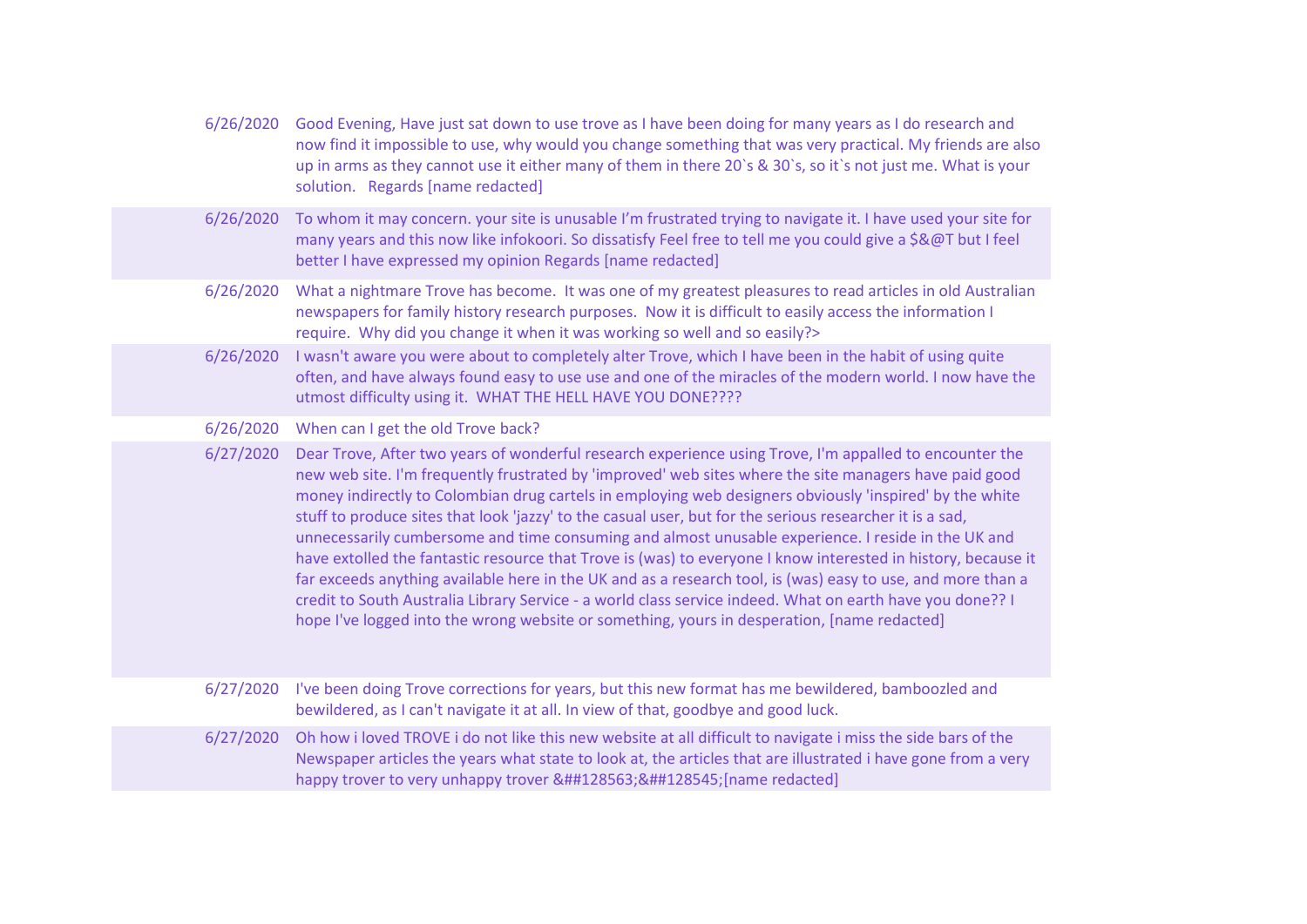|  | 6/27/2020 | this trove is absolutely b awful for a search!!!!                                                                                                                                                                                                                                                                                                                                                                                                                                                                                                                                                                                                                                                                                                                           |
|--|-----------|-----------------------------------------------------------------------------------------------------------------------------------------------------------------------------------------------------------------------------------------------------------------------------------------------------------------------------------------------------------------------------------------------------------------------------------------------------------------------------------------------------------------------------------------------------------------------------------------------------------------------------------------------------------------------------------------------------------------------------------------------------------------------------|
|  | 6/27/2020 | Hello, Does the old version of Trove still exist? I just want access to the newspapers and it was simple and<br>fast. Thanks [name redacted]                                                                                                                                                                                                                                                                                                                                                                                                                                                                                                                                                                                                                                |
|  | 6/27/2020 | I have noticed you have changed your page for finding infoa bad move. It's hard to workout how to use<br>it. Quite honestly it's a backward move! Please go back to the old system                                                                                                                                                                                                                                                                                                                                                                                                                                                                                                                                                                                          |
|  | 6/27/2020 | I have been using Trove for years and I am finding that the new format is not an improvement. The old site<br>had a much quicker reaction time and the user was able to skim over many outcomes quickly as there were<br>many more per page. This has slowed down research by more than 50%. When searching a surname in the<br>newspapers section I often get the response that there are no items under this name whereas I know that<br>there should be actually thousands. This does not apply for one name searched only but for many. Also my<br>Mac computer now sends me a message, when using the new Trove site, that the Trove website is using an<br>immense amount of memory and it suggests that I turn off the site. What a disappointment this new site is. |
|  | 6/27/2020 | New TROVE format is an absolute crock. Unbelievably terrible to conduct a simple search on old<br>newspapers. You all should be ashamed of yourselves! NOT HAPPY.                                                                                                                                                                                                                                                                                                                                                                                                                                                                                                                                                                                                           |
|  | 6/27/2020 | What have you done to TROVE. It is now totally impossible to use. This was such a valuable resource for<br>family historians. Now it is a total waste of space. I assume it is now just a money making concern. How<br>disgusting!                                                                                                                                                                                                                                                                                                                                                                                                                                                                                                                                          |
|  | 6/27/2020 | Hi State library i really hate this new format for trove! I cant navigate it properly in either my computer or<br>iphone. And my computer keeps giving me a 'debug this script' error message each time i tey and do a<br>search. Any chance of reverting back to the much more user friendly version?                                                                                                                                                                                                                                                                                                                                                                                                                                                                      |
|  | 6/27/2020 | what the hell have you done to trove its bloody horroble the new layout is so hard to use and<br>understand!!!! "can we click on something to change the layout" this was a great site now id disgusting                                                                                                                                                                                                                                                                                                                                                                                                                                                                                                                                                                    |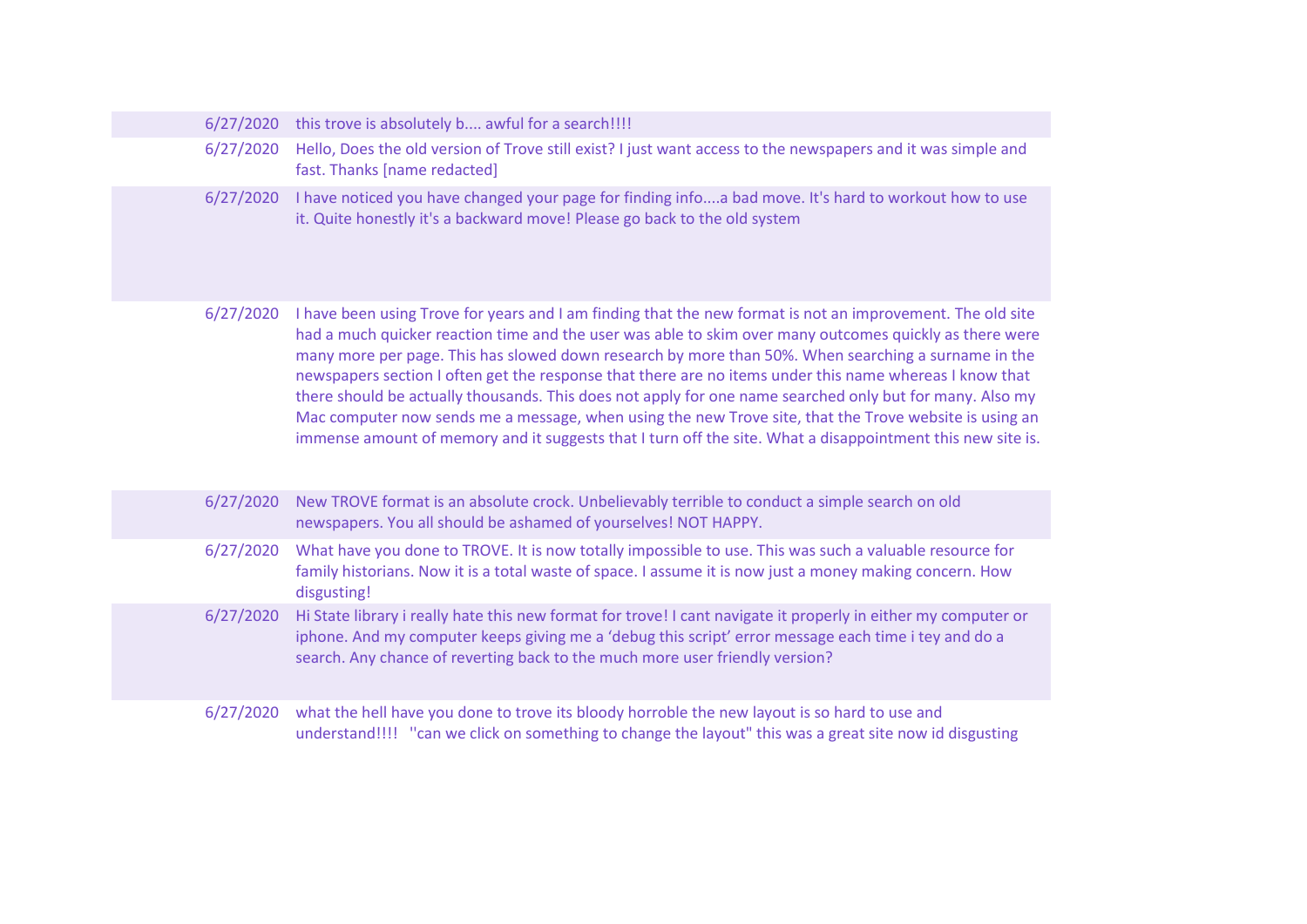6/27/2020 What have you done to us??????? Trove was working perfectly before. All I want to do is to put in my search word - give the years of when I am looking and to click on the relevant newspapers. How can I just automatically get this up? Am terribly disappointed what I have been presented with this evening. As far as I am concerned a huge step backwards. Why try to fix something that works perfectly and then b....... it up?

6/28/2020 Uh, no - how do I search without going completely out and having to re-select "newspapers", "sort by date", etc. each time? Before I could go back and scroll down multiple articles per page, each showing much more text of the article. I could change search terms, change states, article type etc. very easily. How do I do this now? And half the page is wasted on whitespace and headings, not search results. Please change it back

6/28/2020 The new Trove, for me, is an absolute disaster. This is my second message to you. The first did not get a reply. I have been working on the "old" (but great) Trove system of hunting down information pertinent to the sixth book I am now writing. The "old system" was terrific, easy to use, and showed quick and multiple pages that have been essential to me as a journalist and author. Your new system asking researchers to 'send us details of what you want', or words to that effect, is a joke as I in my game as an author I need to access scores of old documents every day. What on earth was wrong with the old system (?) where researchers - indeed anyone - could quickly access what they want without the need of one of your staffers to send me a page or two. WHY DO THIS TO US!?

6/28/2020 RE: NEW ONLINE FORMAT Hello Trove, I just noticed you've changed the format. Its really terrible ! Why change handy search column from the handy left to the very very annoying right ? I like your old format, I really find this new format annoying and the basic new layout is awful and time consuming to quickly find news articles. THISNOTAWELLPLANNED USER FRIENDLYFORMATTEDUPDATEDSITEANYMORE. "Facepalm emoji" Please fix it. Thanks [name redacted]

6/28/2020 What the heck have you guys done, cant find a thing on this now. I am not new to computers and reserarch all the time and you you site is driving me mad. Could find articles everytime in the old format..... i am nearly having a breakdown now I have to learn a whole new system.... why change when it was working to make it look pretty....??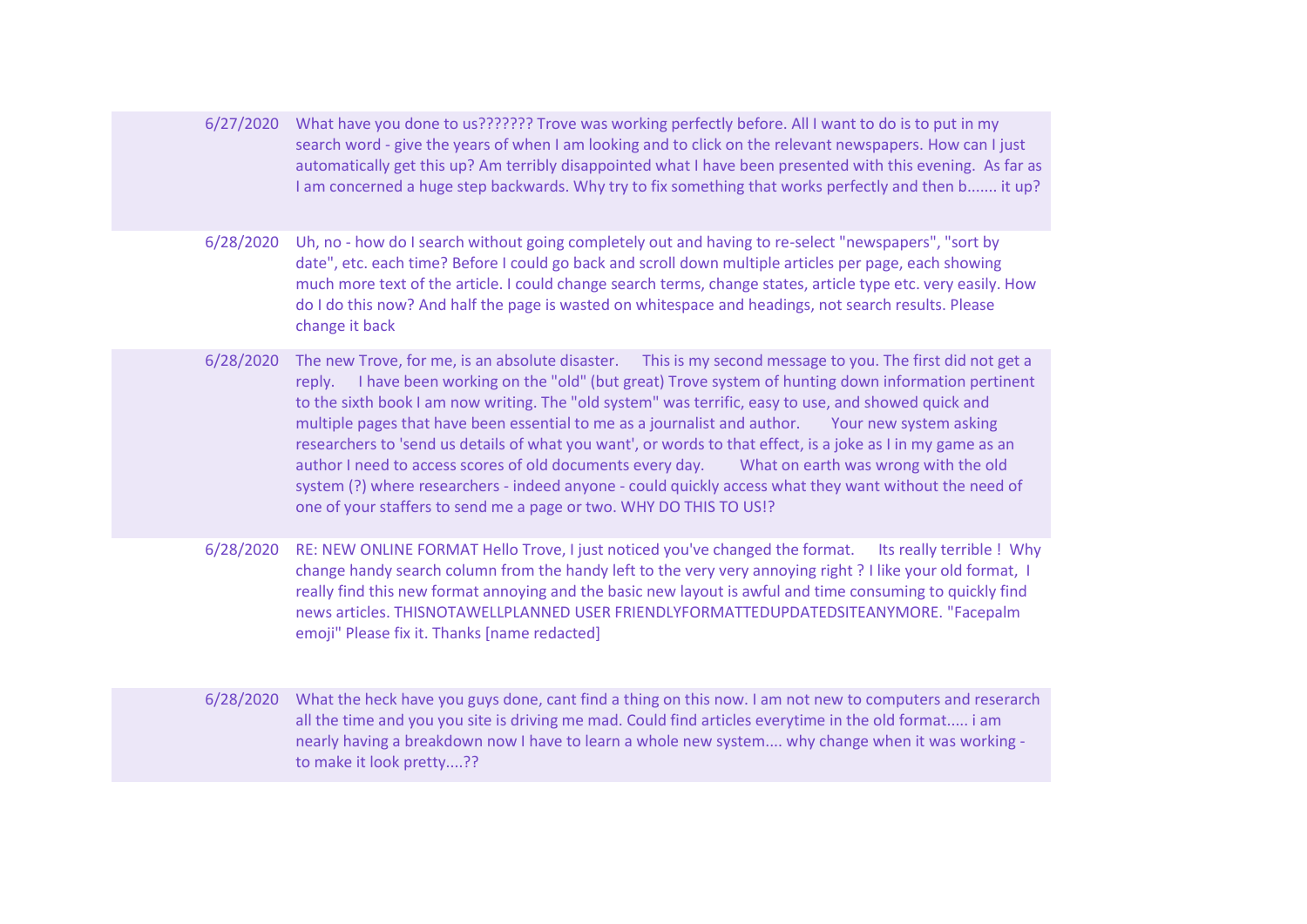- 6/28/2020 trove staff has too much time at the keyboardthe new interface is difficult to navigate 'revise search"counter intuative and too WHITEtoo focused on BRANDING look at ME go back or offer the OLD format to users with an old people with an attention span
- 6/28/2020 The new search page is brokenthe date don't workthe revise search dont workthe page layout and formate is WHITEon a 26 inch monitor its constant scrolling its just a BAD page are you trying to justify or occupy NERDSis management going corporate and RE BRANDINGthere is always a learning curve with changewith the only benefit more WHITE pixels and BRANDINGif it isn't broke DONT fix itclearly NOW its BROKE
- 6/28/2020 Why has Trove changed? I went to use Trove this morning and found it very difficult to navigate. It is not user friendly any more! I have been using Trove for years and always enjoyed searching and finding out details on my family, but not any ore! Why change it for no reason?

|           | 6/28/2020 Why has Trove changed? I went to use Trove this morning and found it very difficult to navigate. It is not<br>user friendly any more! I have been using Trove for years and always enjoyed searching and finding out<br>details on my family, but not any more! Why change it for no reason? |
|-----------|--------------------------------------------------------------------------------------------------------------------------------------------------------------------------------------------------------------------------------------------------------------------------------------------------------|
|           | 6/29/2020 I have just used the new Trove for the first time and I consider it to be a significant step backwards as it is<br>not as easy to use as the previous version. The only way I could find to comment on new Trove was to<br>submit an enquiry.                                                |
| 6/29/2020 | What has happened to Trove? I used to put in a name and get results now I have no idea how to even<br>begin???? Not happy with your changes. [name redacted]                                                                                                                                           |
| 6/29/2020 | What have you done to Trove.nla. newspapers?. It used to be so easy to search but I can't find my way<br>around it now Please bring back to oldI don't need "new and improved"!                                                                                                                        |
| 6/29/2020 | I am lost! what have yo done to our TROVE! it is crashing and nothing like I have been used to all these<br>years. Can hardly find anything. Can I go back to the old one please?                                                                                                                      |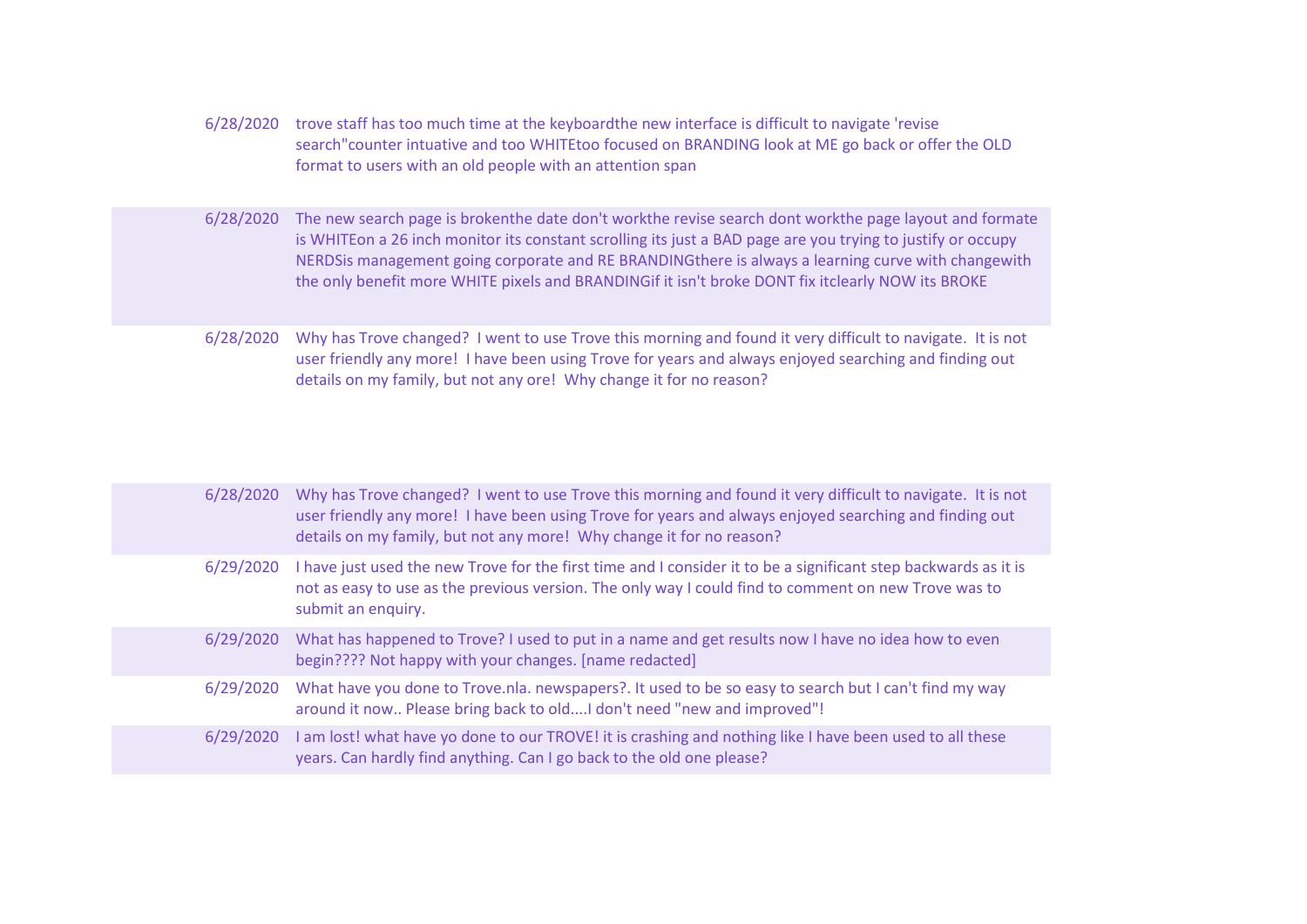6/30/2020 I'm sorry but I am sitting here in tears and don't know what else to do except to ask you this: What the hell have you done to the once fabulous TROVE site? It's absolutely abominable now! An absolute disgrace in fact! I hope you are beyond embarassed with what you have done to a once wonderful site that was engaging, easily navigated and a pure delight to use! I would LOVE to hear what you thought was wrong with it before because for the life of me I can't think of a single thing! This looks VERY much like one of those rediculous "let's change it for changes sake" decisions which I despise! Someone there must either have too much time on their hands or too much money. I am just saddened beyond belief and I can tell you I'm not the only one! It's all over Facebook as to what an absolute disaster it now is and how UTTERLY DIFFICULT it is now to try and use. I REALLY, REALLY, REALLY hope you show this email to the person most relevant to making such a bad decision. Sorry I couldn't end on a positive note, but frankly, there isn't one! Kind regards, [name redacted]

| 6/30/2020 | Extremely disappointed in the new format. I use Trove regularly and your changes are difficult to navigate.<br>Not happy!                                                                                                                                                                                                                                                                                                                                                                                                                                                                                                                    |
|-----------|----------------------------------------------------------------------------------------------------------------------------------------------------------------------------------------------------------------------------------------------------------------------------------------------------------------------------------------------------------------------------------------------------------------------------------------------------------------------------------------------------------------------------------------------------------------------------------------------------------------------------------------------|
| 6/30/2020 | I wish you would go back to the original Trove. The last update was horrible to search, this is even worse.                                                                                                                                                                                                                                                                                                                                                                                                                                                                                                                                  |
| 6/30/2020 | Dear Trove, New portal sucks, can we please have the option of the old format? Thanks, love you lots,<br>[name redacted]                                                                                                                                                                                                                                                                                                                                                                                                                                                                                                                     |
| 6/30/2020 | I'm really sorry to have to write this because for many years I have found TROVE to be THE most useful tool<br>in finding all sorts of material regarding the early land exploration of Australia. In particular the easy access<br>to maps and to newspapers has been a godsend. But the new version of TROVE - WHAT HAVE YOU DONE<br>??? I can find nothing any more and what I do find is incomplete -- PLEASE bring back the old version.                                                                                                                                                                                                |
| 6/30/2020 | Hello For several years I was regularly did manual newspaper searches at the State library. With Treasure<br>Trove coming later coming on line my need to visit the State Library dimished greatly - as such a fantastic<br>an easy to use site came accessable on the internet. Comment - I am finding the upgrade to Treasure Trove<br>that has happened in the past few days a total disaster im afraid to say. Im a most competant PC user and<br>have in the past also worked as a PC trainer - however I find the new Treasure Trove site per the upgrade<br>totally user unfriendly, and very complex indeed. Regards [name redacted] |